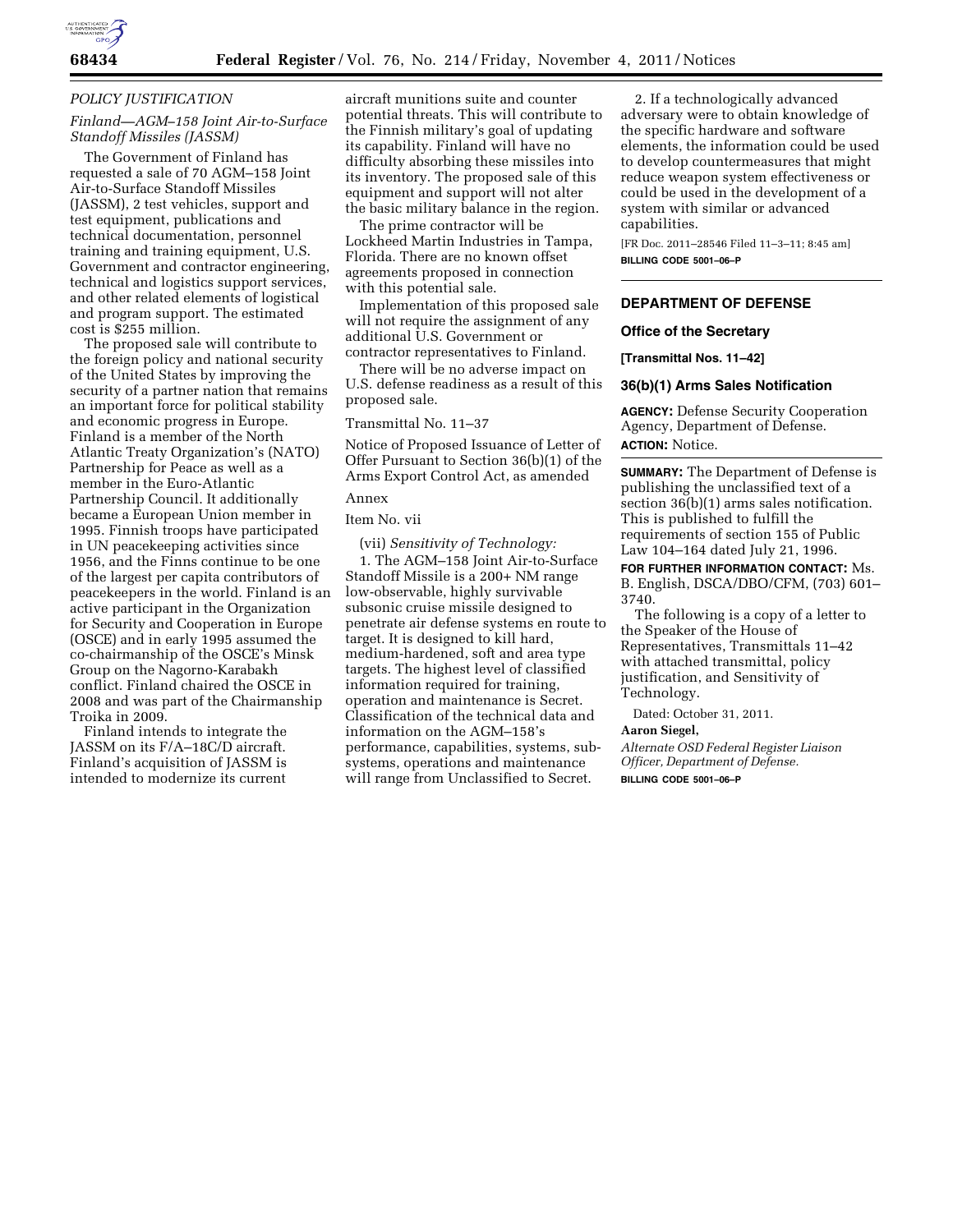

DEFENSE SECURITY COOPERATION AGENCY 201 12<sup>1</sup> STREET SOUTH, STE 203<br>ARLINGTON, VA 22202-5408

**OCT 28 2011** 

The Honorable John A. Boehner Speaker of the House U.S. House of Representatives Washington, DC 20515

Dear Mr. Speaker:

Pursuant to the reporting requirements of Section 36(b)(1) of the Arms Export Control Act, as amended, we are forwarding herewith Transmittal No. 11-42, concerning the Department of the Army's proposed Letter(s) of Offer and Acceptance to Finland for defense articles and services estimated to cost \$330 million. After this letter is delivered to your office, we plan to issue a press statement to notify the public of this proposed sale.

Sincerely,

uhan a. Senoulle J.

Enclosures:

- 1. Transmittal
- 2. Policy Justification
- 3. Sensitivity of Technology

Richard A. Genaille, Jr. **Deputy Director** 



#### **BILLING CODE 5001–06–C**

Transmittal No. 11–42

Notice of Proposed Issuance of Letter of Offer Pursuant to Section 36(b)(1) of the Arms Export Control Act, as amended

(i) *Prospective Purchaser:* Finland (ii) *Total Estimated Value:* 

| Major Defense Equipment * | \$260 million. |
|---------------------------|----------------|
|                           | 70 million.    |
|                           | 330 million.   |

\* As defined in Section 47(6) of the Arms Export Control Act.

(iii) *Description and Quantity or Quantities of Articles or Services under Consideration for Purchase:* 600 STINGER–Reprogrammable Micro-Processor (RMP) Block 1 Anti-Aircraft missiles, 10 STINGER Block 1 Production Verification Flight Test missiles, 110 Gripstock Block 1 Control Groups, 1827 Battery Coolant Units, 16 Tracking Head Trainers (THT), 50 Field Handling Trainers (FHT), 2 GCU–31A/E Gas Charging Units, 110 Night Sights, 1 STINGER Troop Proficiency Trainer, 1 Launch Simulator, 16 THT metal

containers, 16 FHT metal containers, refurbishment, upgrades, spare and repair parts, tools and tool sets, support equipment, personnel training and training equipment, publications and technical data, U.S. Government and contractor engineering and logistics support services, and other related elements of logistics support.

(iv) *Military Department:* Army (VAG)

(v) *Prior Related Cases, if any:* None

(vi) *Sales Commission, Fee, etc., Paid, Offered, or Agreed to be Paid:* None